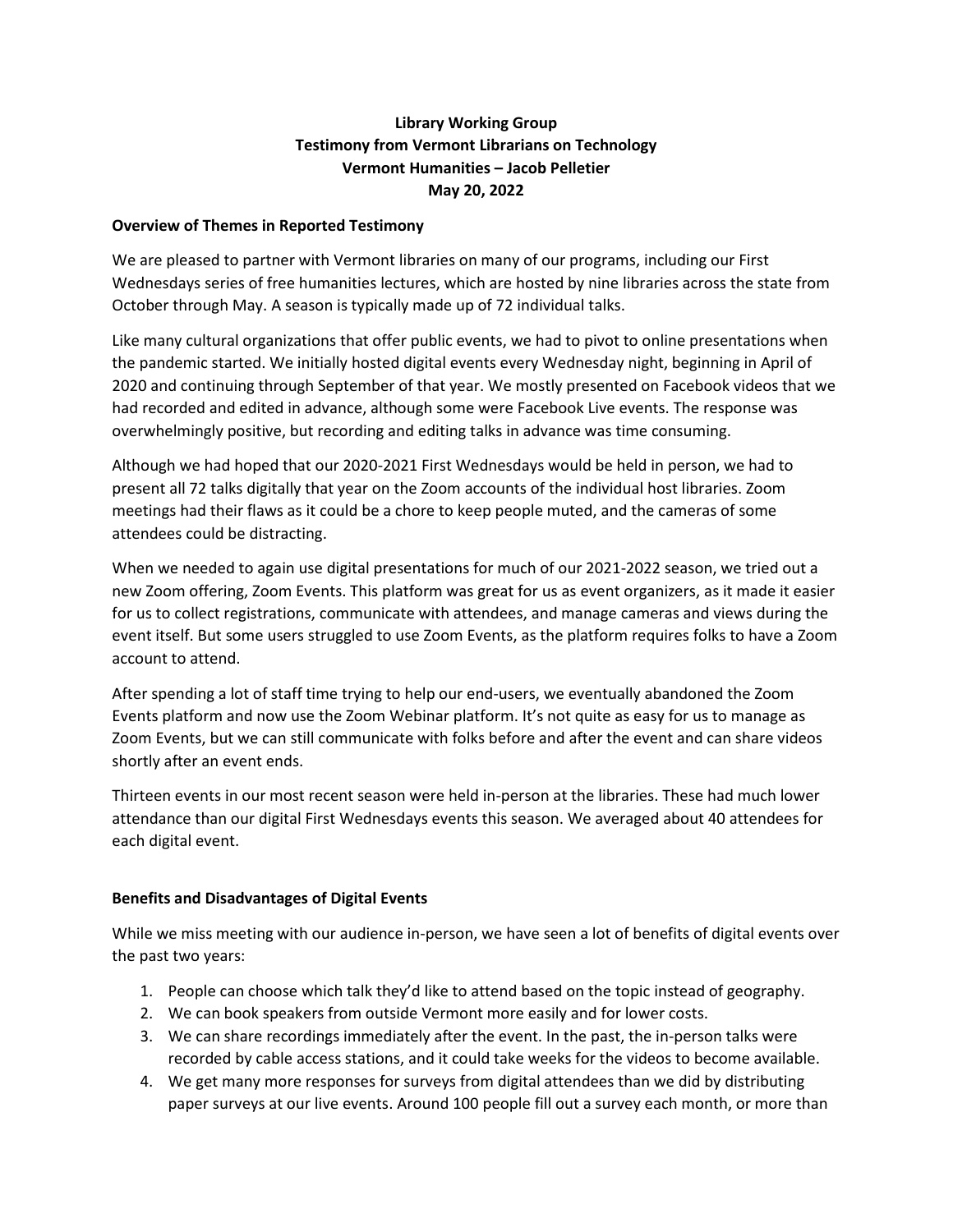ten per talk. And because people are at home with a computer, they often share much longer responses than they would if they were filling out a survey by hand while sitting on a folding chair.

- 5. While some people say they miss the in-person events, the dominant comment shared is for us to please continue offering talks by Zoom. We hear this from people with small children, people who do not like to drive at night, folks with mobility issues, and those who live a long distance from any of the host libraries, including in other states and countries!
- 6. Offering talks online has exposed us to a new audience. In 2020-2021, over 45% of attendees said they had never come to a First Wednesdays event before.

There have been some disadvantages to hosting talks primarily online

- 1. We see part of our mission as helping to build community. This is much easier at an in-person event than during a Zoom Webinar.
- 2. For the host libraries, it has been a mixed bag. Some locations have loved it, while others feel they get no benefit from the digital events. Folks are not as aware of the library on Zoom as compared to coming into the actual library building itself.
- 3. Because each season we had planned to host a full in-person slate, we have ended up with nine Zoom events taking place at the same time on the same night, we are essentially competing against ourselves. Folks often tell us: "it's so hard to choose."

## **Changes for Future Programs**

After receiving this input and holding programming meetings with our partners, we have made some changes to the typical format of the First Wednesdays season.

- 1. After discussion with the host libraries, we have decided to offer a mixture of in-person and digital events in our upcoming 2022-2023 season, which will begin in October.
- 2. The libraries will host nine in-person talks on the first Wednesday of October, November, and December. We will offer one Zoom talk during those months, on the second Wednesday, so as to not directly compete with the in-person events. We are hopeful that some of the in-person events can offer live streaming.
- 3. In January, February, and March, we'll offer three digital events on the first Wednesday, and skip the in-person events. These are the months with the worst weather and driving conditions.
- 4. We will return to in-person events in April and May, with again one talk held on Zoom those months.

# **Participant Testimonials**

To help frame the context of the themes discussed above, included are a few testimonials from participants from the First Wednesdays 2021-2022 season.

1. They are a treasure trove, especially on line if you do not have direct access in your community, but it would help if more were taped and available, at least for a time to view, since they all happen at the same time. Moving to a future hybrid model to allow for in person and remote